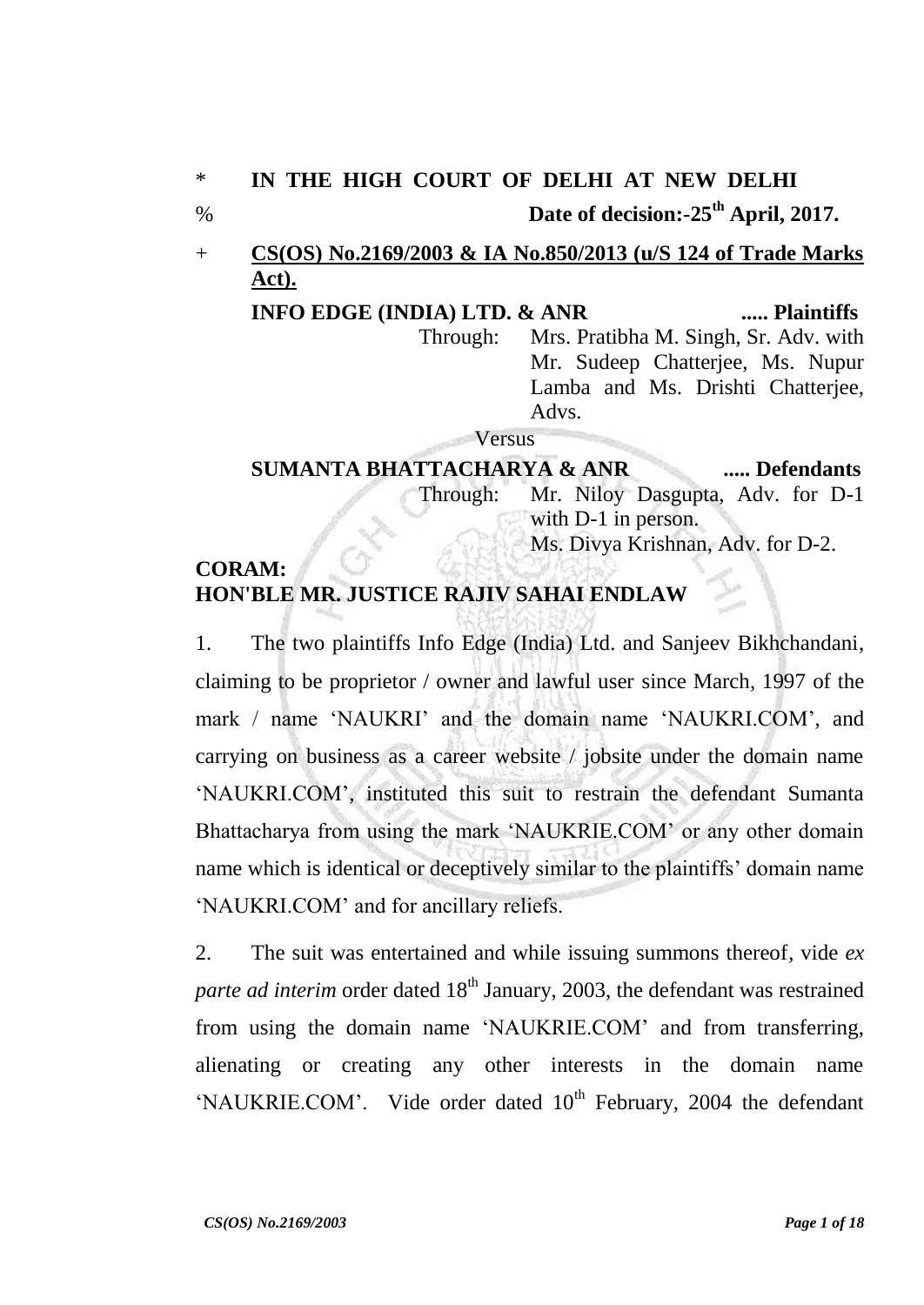Sumanta Bhattacharya was further restrained from meddling with the plaintiffs" ownership, use and possession with Network Solutions L.L.C. in respect of domain name "NAUKRI.COM."

3. The defendant contested the suit and pleadings were completed.

4. Vide order dated  $23<sup>rd</sup>$  September, 2004, M/s. Network Solutions Inc. United States, being the Registrar of domain names and with which the domain name "NAUKRIE.COM" of the defendant was registered, was impleaded as defendant no.2. Vide order dated  $4<sup>th</sup>$  March, 2005 the name of the defendant no.2 was corrected to M/s. Network Solutions L.L.C. on the statement of the representative of M/s. Network Solutions L.L.C. that it was M/s. Network Solutions L.L.C. and not M/s. Network Solutions Inc. which was the Registrar of the domain names.

5. On the pleadings of the parties, the following issues were framed on 15<sup>th</sup> May, 2006:

- *"1. Whether plaintiff No.1 is the proprietor of the mark/domain name NAUKRI.COM? OPP*
- *2. Whether backordering of the domain name NAUKRI.COM confers any ownership rights on defendant No.1 in the domain name? OPD*
- *3. Whether the mark/domain name NAUKRIE.COM being used by the defendant is deceptively similar to the plaintiffs' mark NAUKRI.COM? OPP*
- *4. Whether the use of the mark NAUKRIE amounts to passing off vis-a-vis the plaintiffs' website and domain name NAUKRI.COM? OPP*
- *5. Whether the plaintiff is entitled to any damages? If so, the extent thereof? OPP*
- *6. Relief."*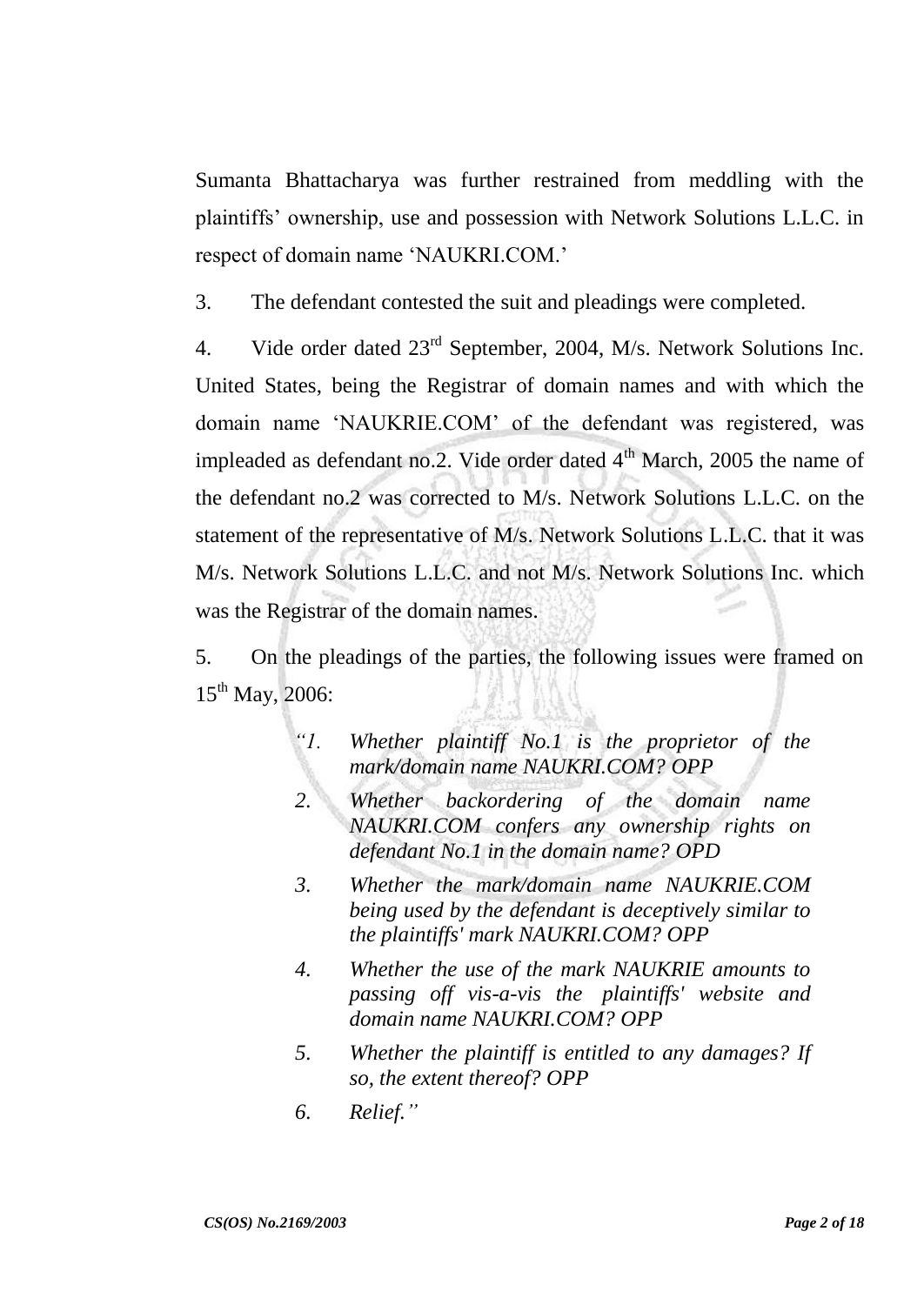6. With the consent of the parties, vide order dated  $15<sup>th</sup>$  May, 2006 the *ex parte ad* interim orders 18<sup>th</sup> December, 2003 and the order dated 10<sup>th</sup> February, 2004 were ordered to continue during the pendency of the suit.

7. The suit continued to languish. Finally, the recording of evidence of the plaintiff no.2 Sanjeev Bikhchandani commenced on  $18<sup>th</sup>$  March, 2008. However before the cross-examination of the said witness could commence, on  $9<sup>th</sup>$  September, 2010 the counsels stated that there is no need for recording evidence and each party i.e. the plaintiff and the first defendant would file one affidavit in support of the documents relied upon by them and the Court may proceed to hear the final arguments.

8. On behalf of the defendant no.2 Network Solutions L.L.C., on  $9<sup>th</sup>$ September, 2010 it was stated that it will be bound by the decree of the Court and would implement it and was thus not required to participate further in the suit.

9. Vide order dated  $9<sup>th</sup>$  September, 2010, the application of the plaintiffs for amendment of the plaint, as a consequence to registration during the pendency of the suit, of the trade marks 'NAUKRI', NAUKRI.COM and 'NAUKRI.ORG' in class 9,42 and 16 on  $11<sup>th</sup>$  February, 2005, 9<sup>th</sup> June, 2006 and  $17<sup>th</sup>$  March, 2006 respectively, to incorporate therein the claim against the defendants, also on the basis of infringement of trade mark, was allowed.

10. Pursuant to the amendment aforesaid, on  $2<sup>nd</sup>$  November, 2012, the following additional issue was framed in the suit:-

> *"Whether the defendants are infringing the trademark / trade name "NAUKRI.COM" of the plaintiffs, if so its effect?"*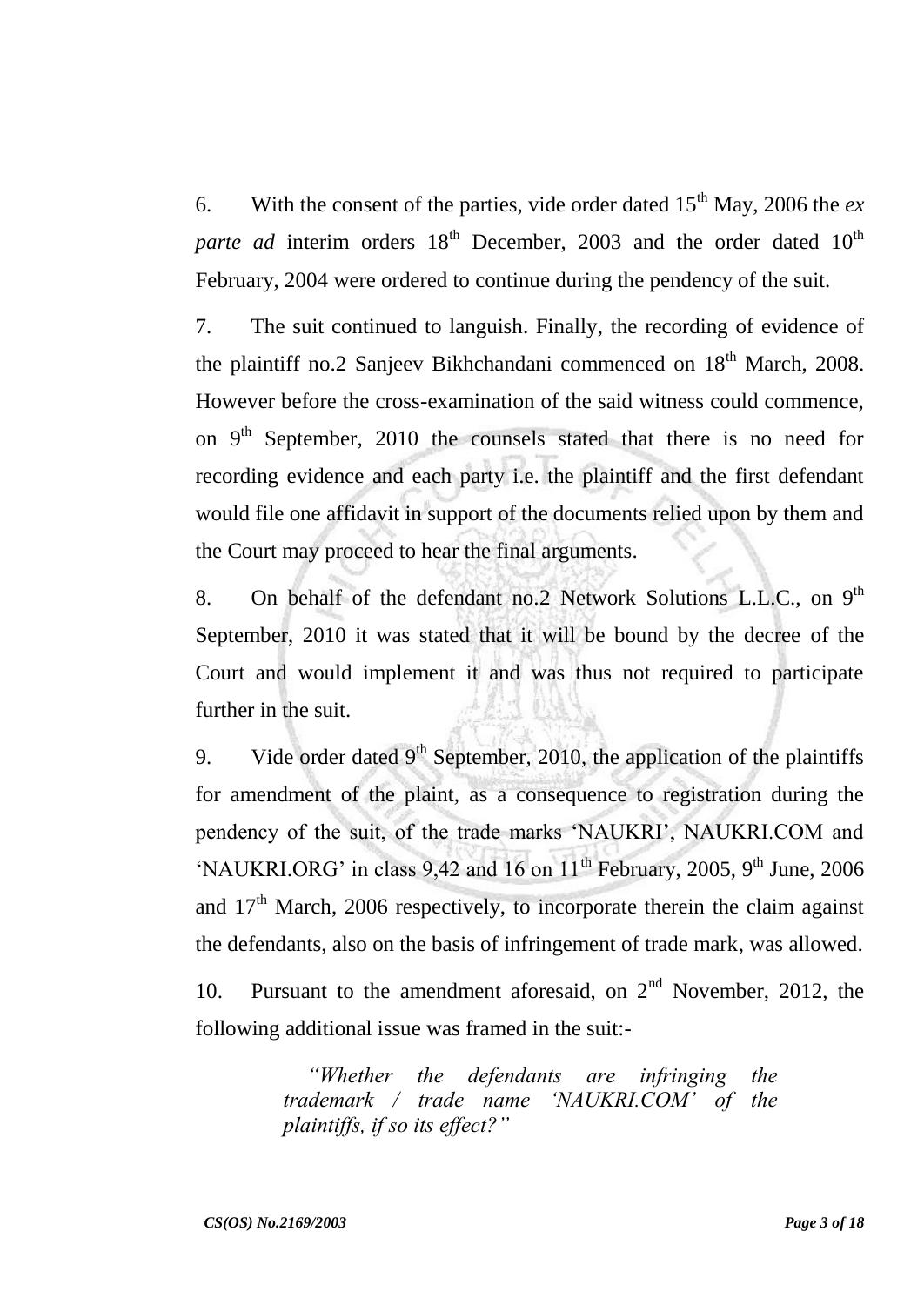and the counsels reiterated that they did not want to lead any oral evidence and the suit again posted for final hearing.

11. The plaintiff filed IA No.850/2013 under Section 124 of the Trade Marks Act, 1999 and pleadings whereon were also completed.

12. On  $8<sup>th</sup>$  February, 2017, the following order was passed in the suit:-

"*1. The senior counsel for the plaintiffs states that as per the statements already made by the counsel for the parties that no oral evidence is required to be led, the suit is ripe for final hearing.* 

*2. The counsel for the defendants states that IA No.850/2013 of the defendants under Section 124 of the Trade Marks Act, 1999 is pending consideration.* 

*3. The counsels have been heard.* 

*4. This suit when originally filed was for the reliefs against passing off only. During the pendency of the suit, the plaintiffs obtained registration of their trademark and in or about the year 2010 applied for amendment of the plaint to plead registration of the trademark. The said application for amendment was allowed on 9th September, 2010. The defendant, in the written statement to the amended plaint, took a plea of invalidity of the registration in favour of the plaintiffs. Additional issues pursuant to the amendment were framed on 2nd November, 2012 on which date however the defendants did not seek any issue on the invalidity of the trademark. Thereafter IA No.850/2013 was filed on 17th January, 2013 under Section 124 of the Act.* 

*5. It is the contention of the senior counsel for the plaintiffs i) that as per the dicta of the Full Bench in Data Infosys Ltd. Vs. Infosys Technologies Ltd. 2016(65) PTC 209 (Del), it is not essential for a party to a litigation desirous of approaching the Intellectual*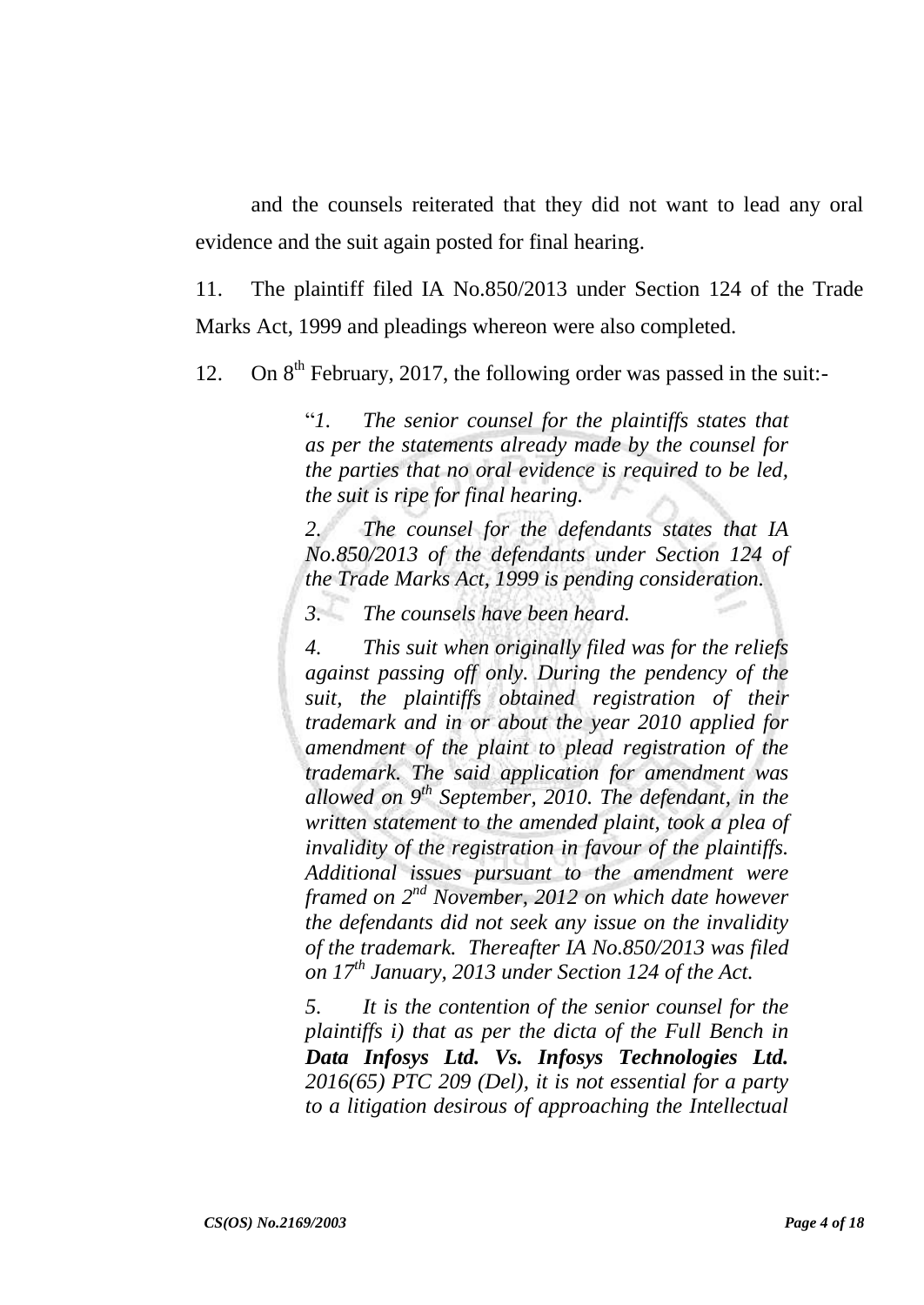*Property Appellate Board (IPAB) to challenge the validity of the trademark subject matter of the suit to obtain permission of the suit Court; and, ii) that the defendants having not sought an issue on the aspect of invalidity of the trademark, cannot now be permitted to seek stay of the proceedings in the suit under Section 124 of the Act, particularly when it is not mandatory for the defendant to obtain the permission of the Court for approaching the IPAB for rectification of the trademark registered.*

*6. The question which arises is, whether the defendants in a suit, post the framing of issues and having not raised an issue of invalidity, can maintain an application under Section 124 of the Act and the effect if any of delay in seeking such issue or applying under Section 124 of the Act.* 

*7. The senior counsel for the plaintiffs on enquiry, whether there are any precedents on the said aspects states that as far as she recollects, there are two judgments of the Single Benches of this Court.* 

*8. The senior counsel for the plaintiffs also states that with respect to the subject trademark of the plaintiffs, there is a finding in another suit that the trademark is distinctive trademark.* 

*9. List on 17th April, 2017."* 

13. Thereafter, on 17<sup>th</sup> April, 2017, the following order was passed in the suit:-

> *"1. The senior counsel for the plaintiffs has been heard further in pursuance to the order dated 8th February, 2017.*

> *2. What has emerged is (i) that the plaintiffs are the prior registrants of the domain name "NAUKRI.COM"; (ii) that this suit was filed on the defendant No.1 registering the domain name*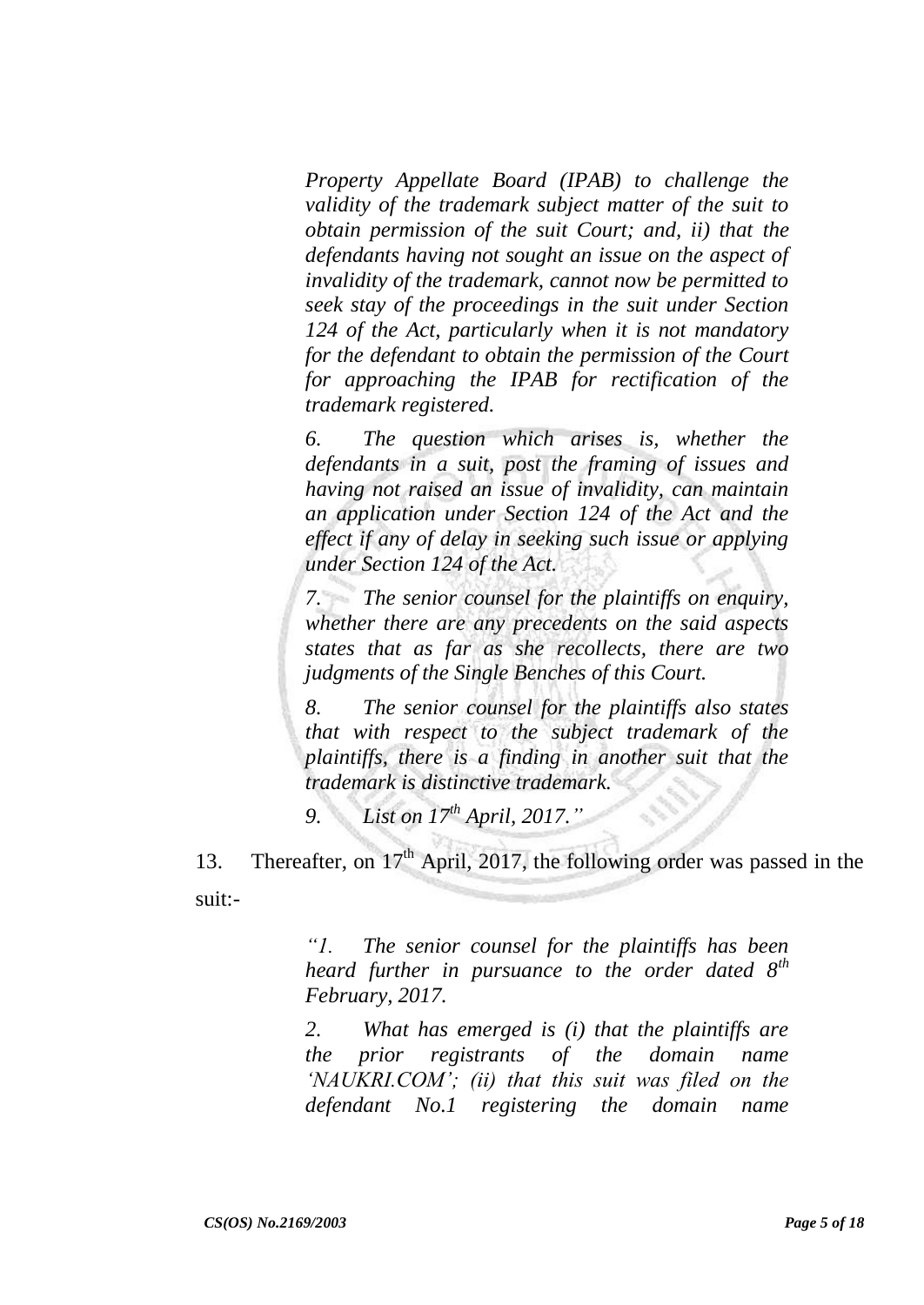*"NAUKRIE.COM"; (iii) that there is an interim injunction restraining the defendant No.1 and owing whereto the defendant No.1 is not using the domain name "NAUKRIE.COM"; (iv) that the plaintiffs during the pendency of the suit, in the years 2006 and 2010 obtained registration of trademark "NAUKRI.COM" and "NAUKRI.ORG"; (v) that the plaintiffs applied for amendment of the plaint to add the relief on the ground of infringement and which amendment was allowed on 9 th September, 2010; (vi) that the defendant No.1 in written statement dated 23rd December, 2010 to the amended plaint set up a plea of invalidity of the registration of the plaintiffs; (vii) that an additional issue was framed on 2nd November, 2012 on the amended plaint and qua the relief of infringement; (viii) that the defendant No.1 on 17th January, 2013 filed an application under Section 124 of the Trade Marks Act, 1999.*

*3. It is the contention of the senior counsel for the plaintiffs (a) that the defendant No.1, after coming to know in the year 2007 of the registration in favour of the plaintiffs and till the amendment of the plaint was allowed could have applied for rectification, as making such an application for rectification was till then not barred by Section 124 of the Act; (b) that the defendant at the time of framing of the additional issue on 2nd November, 2012 also did not get framed an issue on invalidity; (c) that the application filed on 17th January, 2013 is highly belated; (d) that the suit is otherwise ripe for final hearing, as both the parties have made a statement that no oral evidence is to be led. The senior counsel for the plaintiffs has relied on Financial Times Ltd. Vs. Bennett Coleman & Co. Ltd. 2011 (123) DRJ 263 laying down that an application under Section 124 of the Act belatedly filed need not be considered.*

*4. Irrespective of the aforesaid controversy, I have enquired from the senior counsel for the defendant*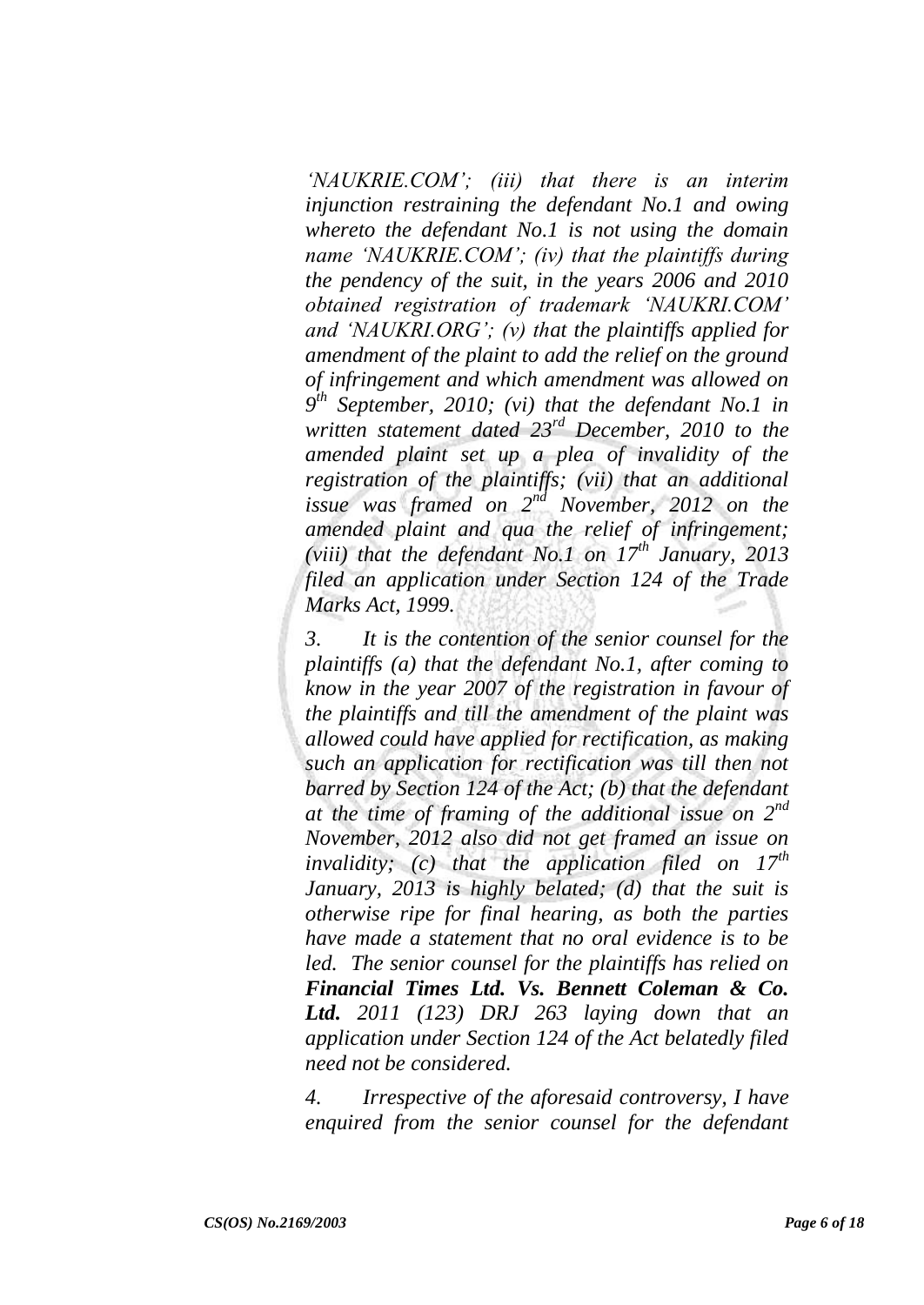*No.1, that irrespective of the controversy aforesaid, since the plaintiffs are admittedly the prior registrants of the domain name "NAUKRI.COM" and "NAUKRI.ORG", how could the defendant No.1 have registered the domain name "NAUKRIE.COM" for identical services.*

*5. The senior counsel for the plaintiffs has in this regard drawn attention to Satyam Infoway Ltd. Vs. Siffynet Solutions (P) Ltd. (2004) 6 SCC 145 considering the Uniform Domain Name Dispute Resolution Policy ("UDNDR Policy") which provides that an identical domain name cannot be registered and that the registrant who has no right or legitimate interest in respect of the domain name is not entitled to continue the same.*

*6. It appears that irrespective of the controversy qua passing off and trademark, the defendant No.1 cannot have the domain name "NAUKRIE.COM" owing to the earlier use by the plaintiffs of domain name "NAUKRI.COM".*

*7. It has further been enquired, as to under which domain name has the defendant No.1 been carrying on business since the interim injunction in the suit.*

*8. The counsel for defendant No.1 states that the defendant No.1 is not carrying on the business and in fact is in employment.*

*9. That, in my view proves dishonesty on part of the defendant No.1. It appears that the attempt of the defendant No.1 was to take unfair advantage by commencing same business as plaintiffs under the domain name "NAUKRIE.COM" and once stopped from doing so, is not even interested in carrying on business. It also appears that the defendant No.1 is pursuing this litigation only to squat on the domain name and by way of gamble, thereby abusing the process of this Court.*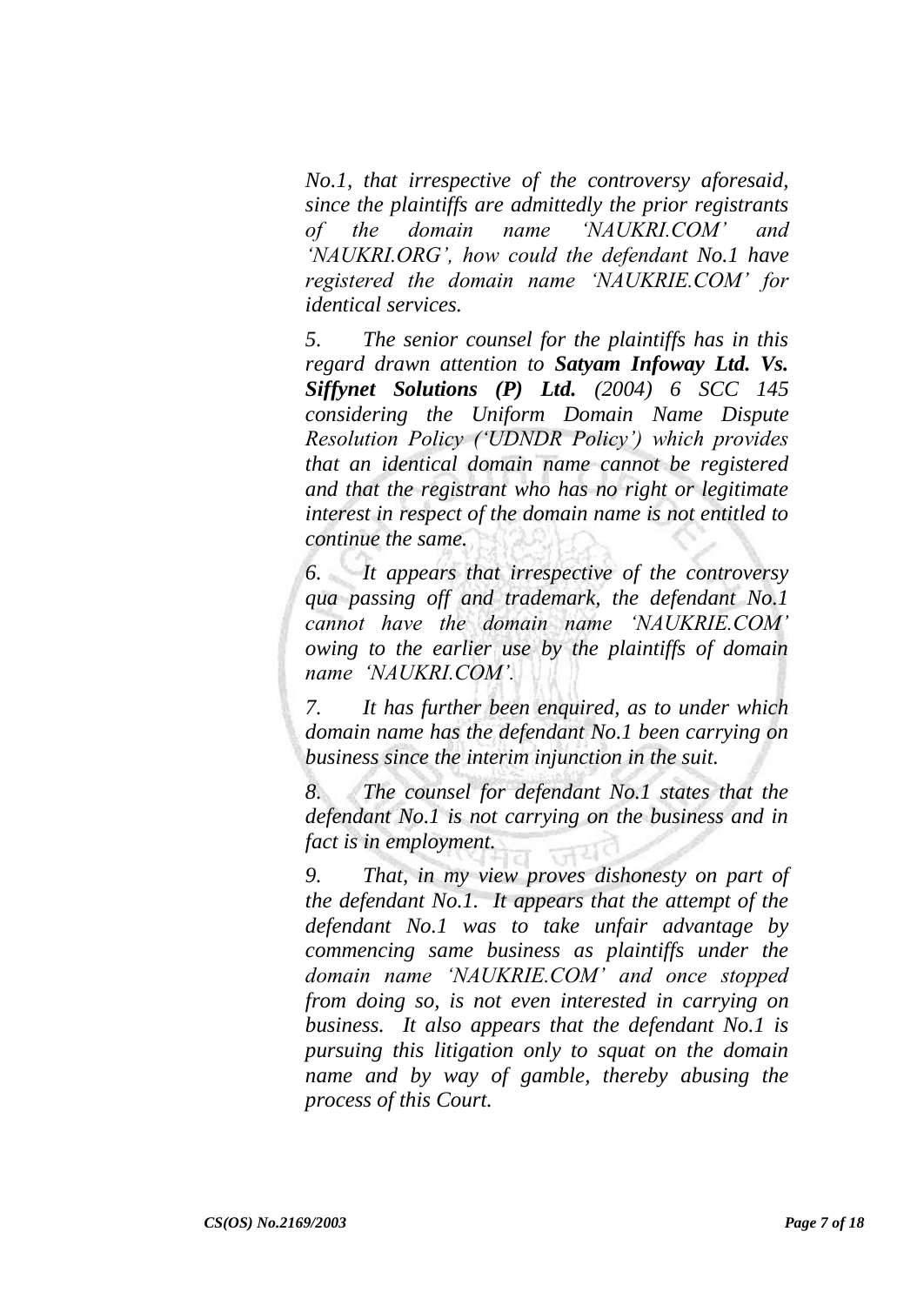*10. The senior counsel for the defendant No.1 seeks time to consider the UDNDR Policy and take instructions.*

*11. The defendant No.1 to remain present in person on the next date of hearing to show cause, why if at all he is found entitled to contest the suit, he should not furnish or deposit in this Court tentative costs of the suit to be disbursed to the plaintiffs, in the event of the contention by the defendants or the defence of the suit being found to be in abuse of the process of the Court.*

*12. List on 25th April, 2017."*

14. The defendant No.1 is present in Court and on being asked in the context of the earlier orders, as to why he is contesting the suit when is not even carrying on the business qua which he was using the domain name "NAUKRIE.COM", states that he is contesting "because the plaintiffs have invited him to the Court and he has to contest the suit". He also states that his claim to the domain name is under Section 35 of the Trade Marks Act, 1999 and the plaintiffs are not the owners of the domain name "NAUKRIE.COM".

15. The defendant No.1, on being asked wither he does not consider it worthwhile to carry on business in any name other than "NAUKRIE.COM", states that he stopped carrying on business under legal advice from Mr. Somen Roy, Advocate at Calcutta, West Bengal, as he was told that if he carries on business in any other domain name, the plaintiffs will take the plea of the defendant No.1 having commenced business under another domain name.

16. The counsel for the defendant No.1, with respect to the query raised in para 10 of the order dated  $17<sup>th</sup>$  April, 2017, again refers to Section 35 of the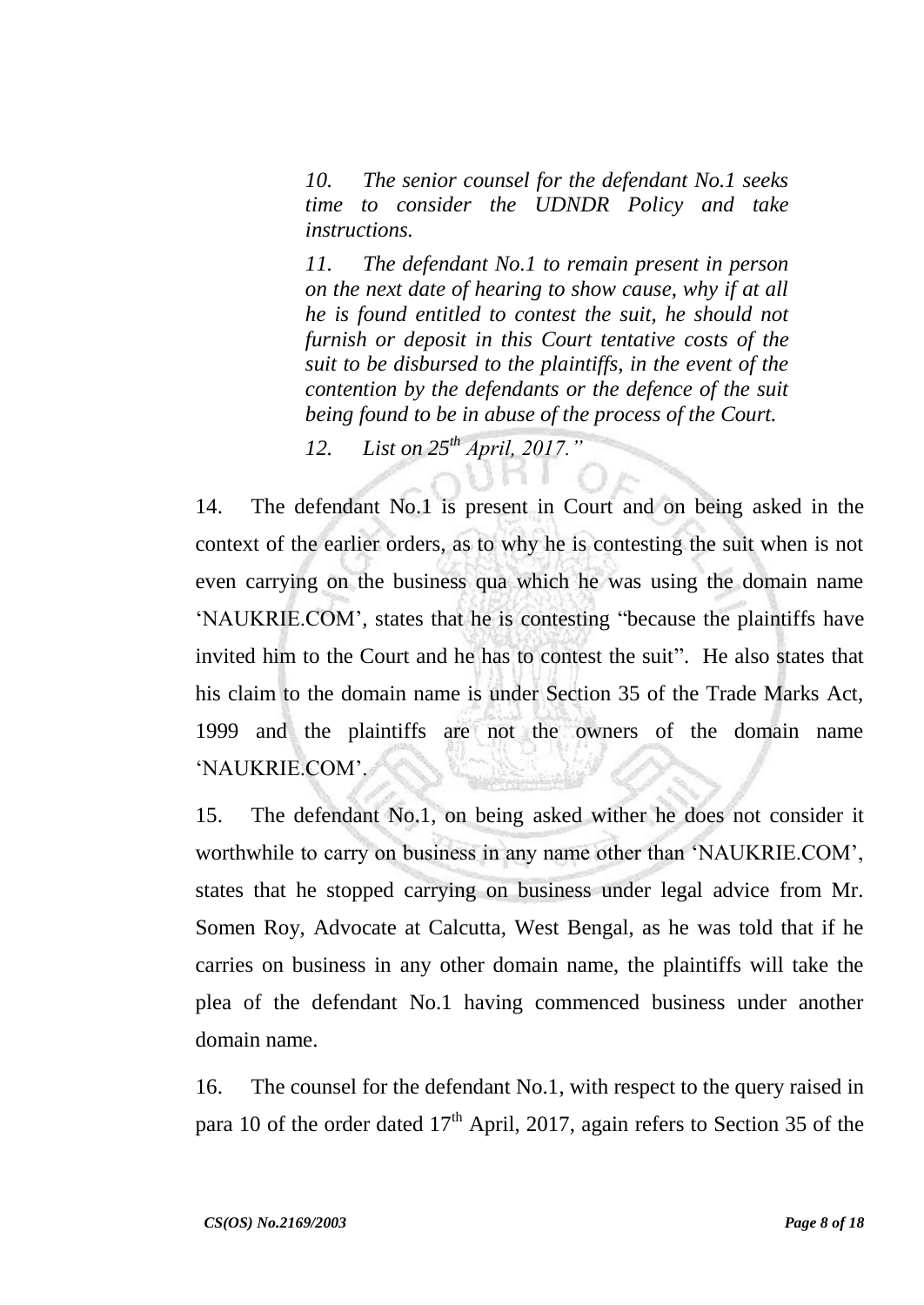Act supra.

17. Section 35 of the Act is as under:

*"35. Saving for use of name, address or description of goods or services—Nothing in this Act shall entitle the proprietor or a registered user of a registered trade mark to interfere with any bona fide use by a person of his own name or that of his place of business, or of the name, or of the name of the place of business, of any of his predecessors in business, or the use by any person of any bona fide description of the character or quality of his goods or services."*

18. On a reading of Section 35, the same does not appear to be applicable to the controversy. Moreover, the defendant No.1 is found to be lacking in *bona fides*.

19. The defence of the defendant No.1 having been found to be *mala fide*, I have enquired from the defendant No.1 about his assets.

20. The defendant No.1 states that he does not own any assets whatsoever.

21. I have further enquired as to what security the defendant No.1 will furnish for costs of this suit, in the event of ultimately losing the same.

22. The senior counsel for the plaintiffs states that besides in this suit, the plaintiffs have also been incurring expenses in defending a suit filed by the defendant No.1 against the plaintiffs in the District Court at Calcutta. It is informed that the domain name "NAUKRI.COM" was registered in the name of Info Edge India; that on incorporation of the plaintiff No.1 Info Edge (India) Ltd., the plaintiff No.1 Info Edge (India) Ltd. became the owner of the domain name "NAUKRI.COM" in accordance with the policy of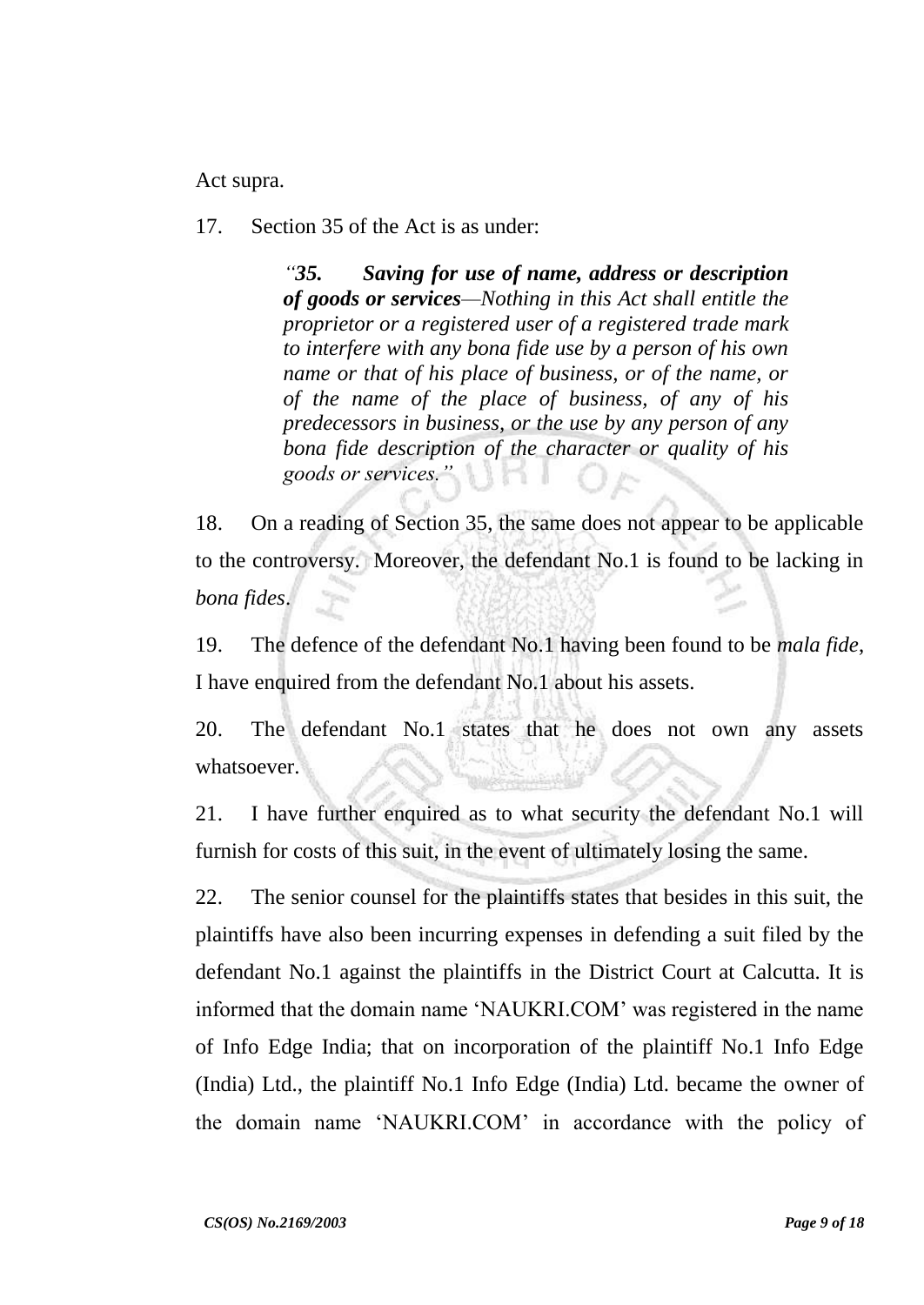Network Solutions L.L.C. with which the said domain name is registered; that the said policy of Network Solutions L.L.C. also provides for "back ordering" of domain name i.e. of acquiring the domain name, if becomes available owing to the registration lapsing or owing to non-renewal; that though the plaintiff No.1 continued to use and renew the registration of the domain name "NAUKRI.COM" but the defendant No.1 filed a suit in the Courts at Calcutta seeking a direction to Network Solutions L.L.C. to transfer the domain name "NAUKRI.COM" in favour of the defendant No.1 owing to Info Edge India having been substituted with Info Edge (India) Ltd.

23. The senior counsel for the plaintiffs has handed over in the Court a statement of expenses incurred in this suit and in the Calcutta suit and states that the plaintiffs have spent Rs.1,57,78,543/- in the litigation and the defendant No.1 should furnish security for this much cost and for future costs, if continues with contest to the suit. A copy of the said statement of expenses has been handed over to the counsel for the defendant No.1 also. It is further stated that under Section 35 of CPC as applicable to Commercial Courts, Commercial Division and Commercial Appellate Division of High Courts Act, 2015, the Court has the discretion to determine whether costs are payable by one party to the other, the quantum of those costs, and when they are to be paid.

24. The counsel for the defendant No.1 states that at the time of institution of the present suit, the registration of the domain name "NAUKRI.COM" was in the name of Info Edge India which was a proprietorship firm of Mr. Sanjeev Bikhchandani and which had been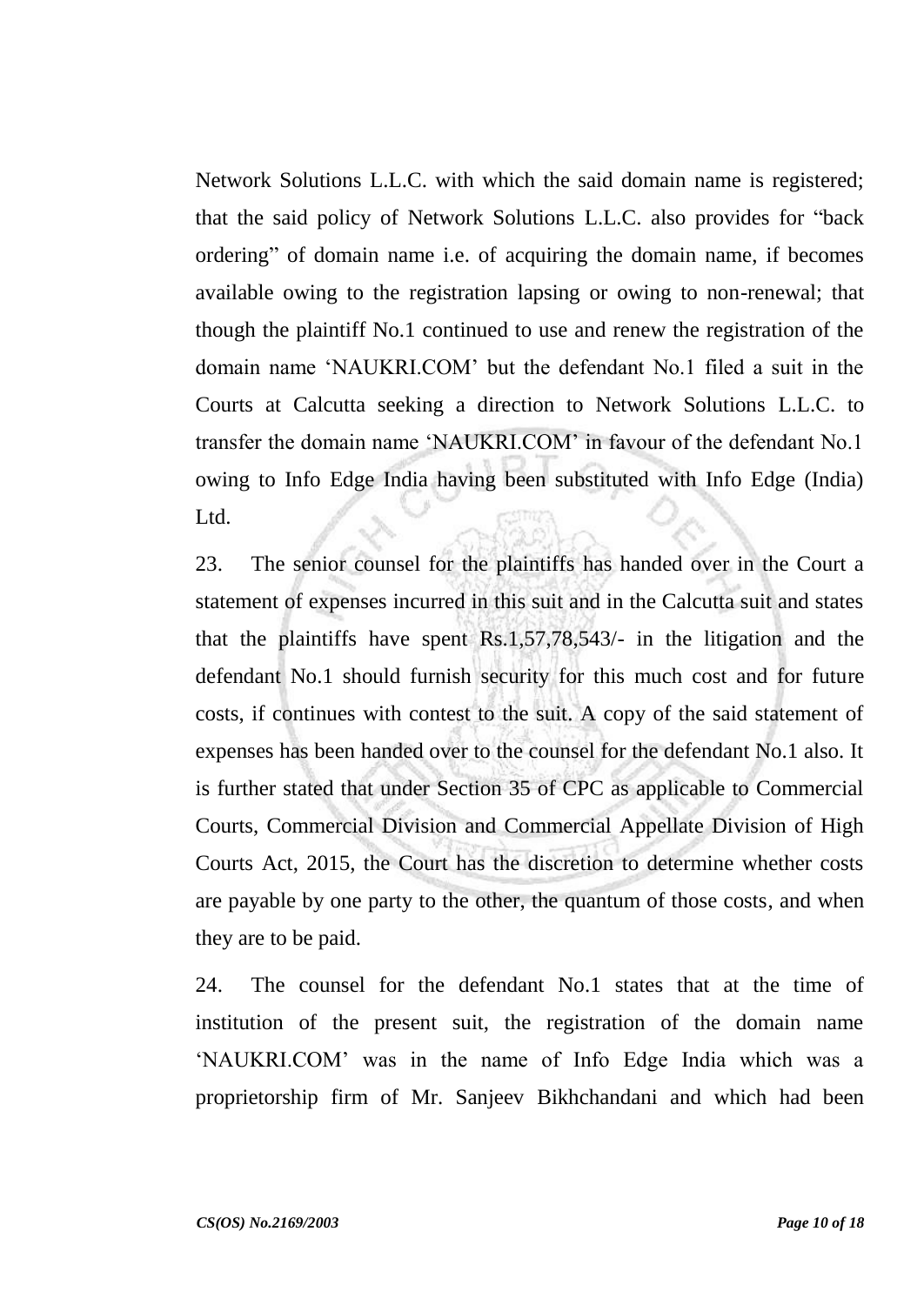dissolved.

25. The contention of the defendant No.1, rather than meeting the contention of the senior counsel for the plaintiffs, strengthens the same. If Info Edge India was a sole proprietorship, the question of dissolution thereof would not arise.

26. The counsel for the defendant No.1 on being asked to furnish security for the costs of Rs.2 crores states that the defendant No.1 is also incurring the costs.

27. The costs incurred by the defendant No.1 are not an answer to the direction to the defendant No.1 to furnish security. It is the conduct of the defendant No.1 which has been found to be *mala fide* and in abuse of the process of the Court and since the defendant No.1 is persisting in the said conduct and in contesting the suit, the defendant No.1 has been directed to furnish security. To the said direction, the plea, of the defendant No.1 also incurring the costs, is no answer.

28. The defendant No.1 is directed to file an affidavit of what security he will furnish towards the costs.

29. The defendant No.1 appearing in person states that he cannot furnish the security and he does not even need any time to think about it.

30. For the reasons following, the suit of the plaintiffs, insofar as for the relief of permanent injunction is entitled to be decreed:-

A. This Court in *Info Edge (India) Pvt. Ltd. Vs. Shailesh Gupta* 2002 (24) PTC 355 (Del ) granted temporary injunction restraining the defendant in that case from using the domain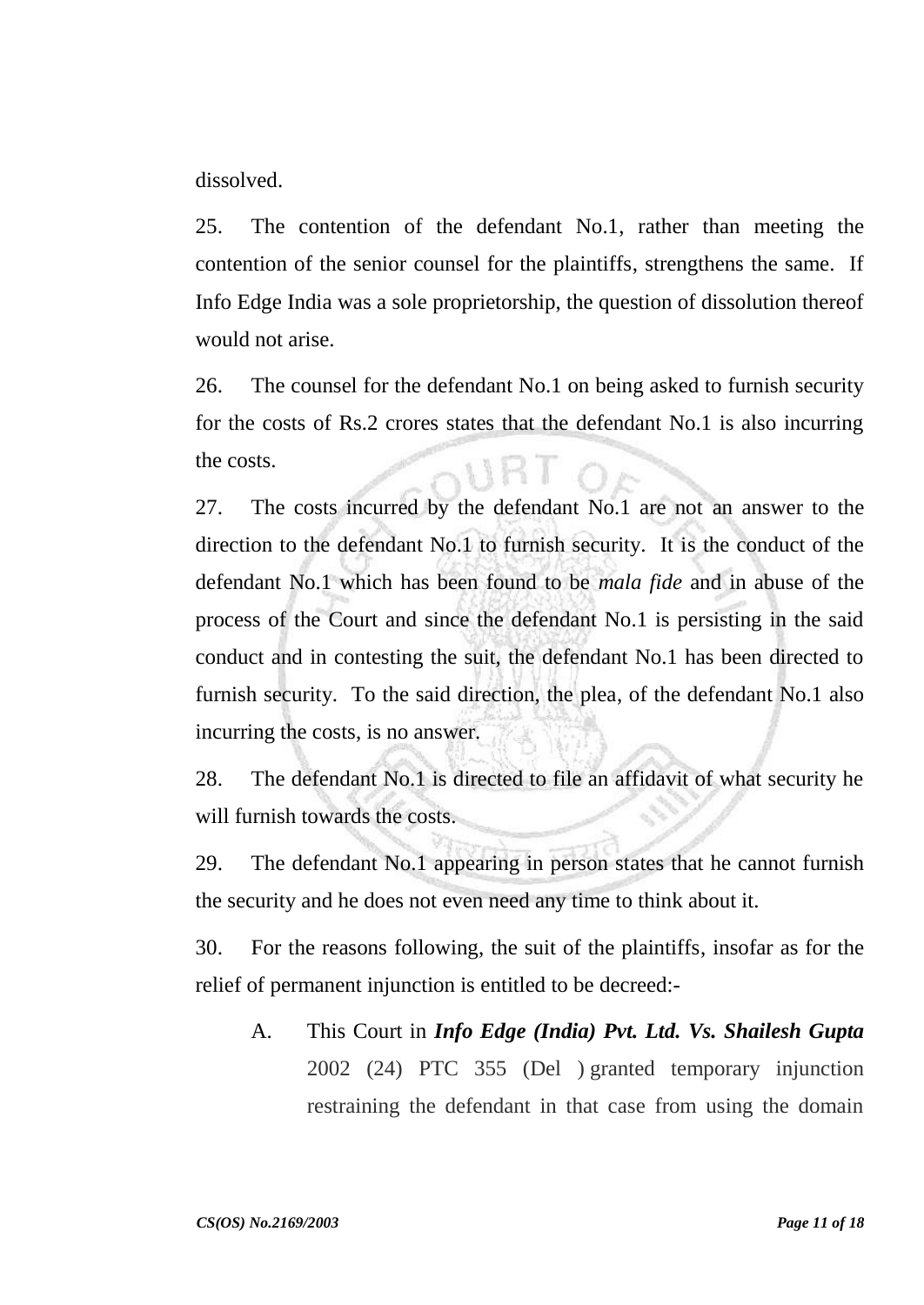name "NAUKARI.COM" or any other mark which is identical or deceptively similar to that of the domain name "NAUKRI.COM" of the plaintiffs herein. The defence *inter alia*  of the defendant therein also was that the word "NAUKRI.COM" is generic and incapable of achieving the trademark significance and performing function of a trademark as it is descriptive of the work / business offered by the plaintiff. It was held that there was peculiarity, as the plaintiff has adopted a hindi word with english script and thus a distinctiveness could be attributed to the said name. It was further held that if a product is marketed in a particular area or place under a descriptive name and has gained a reputation there under, that name which distinguished it from competing products will be protected against deceptive use.

- B. The aforesaid decision, in my view, squarely applies to the facts of the present case. Just like the use by the defendant in the judgment aforesaid of "NAUKARI.COM" was held to amount to passing off the defendant"s services as those under the name "NAUKRI.COM", so is the case with use by the defendant no.1 in this suit of the name "NAUKRIE.COM". Moreover, since then plaintiffs have obtained registration also.
- C. I find that FAO(OS) No.92/2002 preferred against the aforesaid judgment was disposed of on 24<sup>th</sup> October, 2008 without varying the order, for the reason that by then the suit was ready for final hearing. However the suit is not found to have been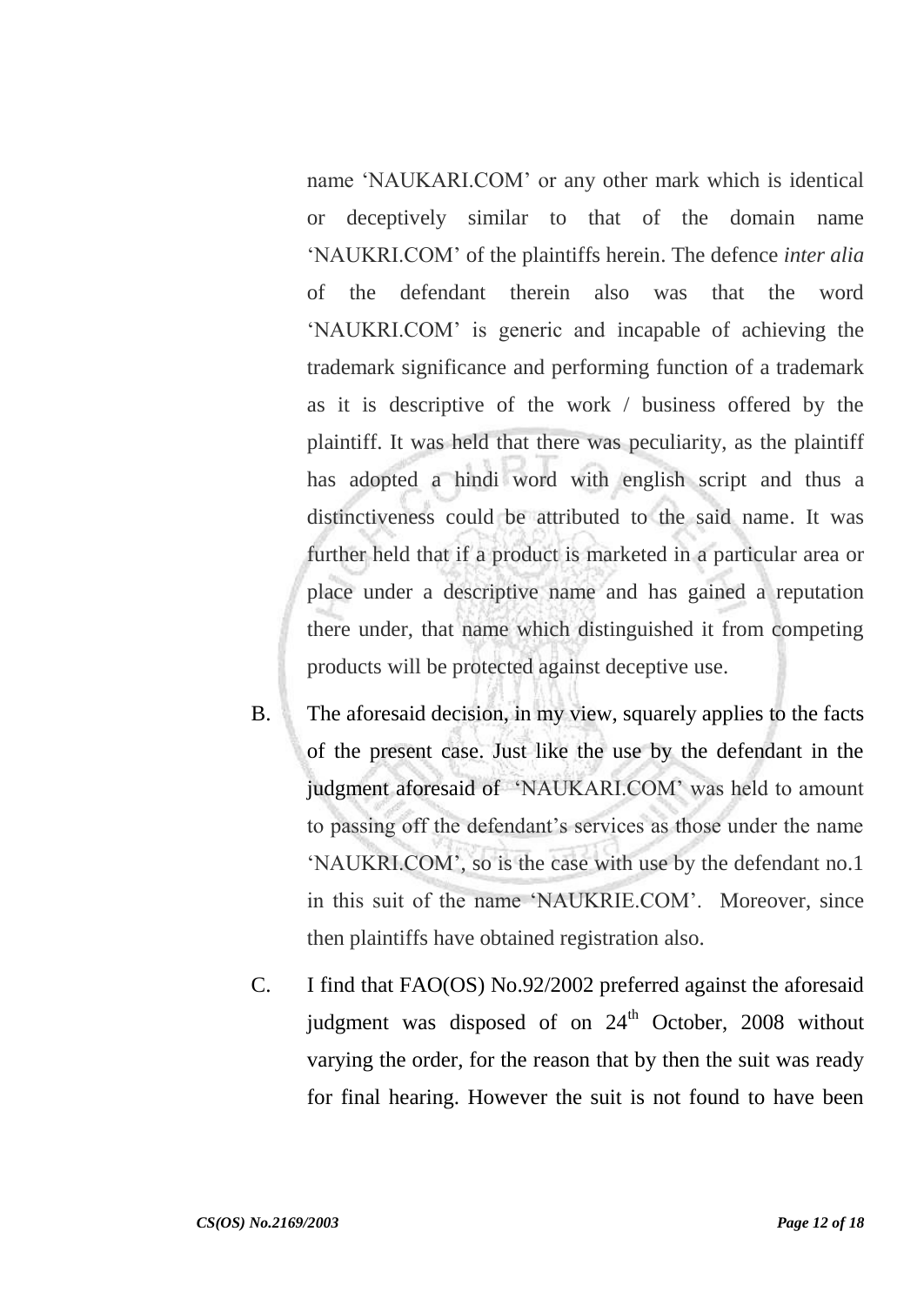decided as yet.

- D. Be that at it may, I have followed *Info Edge (India) Pvt. Ltd.* supra in judgment dated  $19<sup>th</sup>$  April, 2017 in CS(Comm.) No.1381/2016 tiled *Sunil Mittal Vs. Darzi On Call* and have further held that the entire argument by the defendant therein of the word "*Darzi"* being generic and *publici juris* and being descriptive is nothing but an argument of technicality owing to the defendant therein having itself used the word "DARZI", not as descriptive of its trade identified by another name but as distinctive of it amongst the class of businesses which the defendant is carrying i.e. of tailoring. Reliance was placed on *De Cordova Vs. Vick Chemical Coy* Reports of Patent, Design and Trade Mark Cases LXVIII (6) 103, in the context of the contention that the word "VapoRub" was generic.
- E. Though both *Info Edge (India) Pvt. Ltd.* and *Sunil Mittal* supra are on applications for interim relief but in the facts of the present case I fail to see why what has been held therein would not apply at the final stage also. Significantly, the parties herein have also not chosen to lead any oral evidence and have opted to have the suit decided on law along with their documents. The law remains the same as it is at the stage of deciding the application for interim relief and I do not find anything in the documents, to take a different view.
- F. In *Satyam Infoway Ltd.* supra it was held that there is a distinction between a trade mark and a domain name and the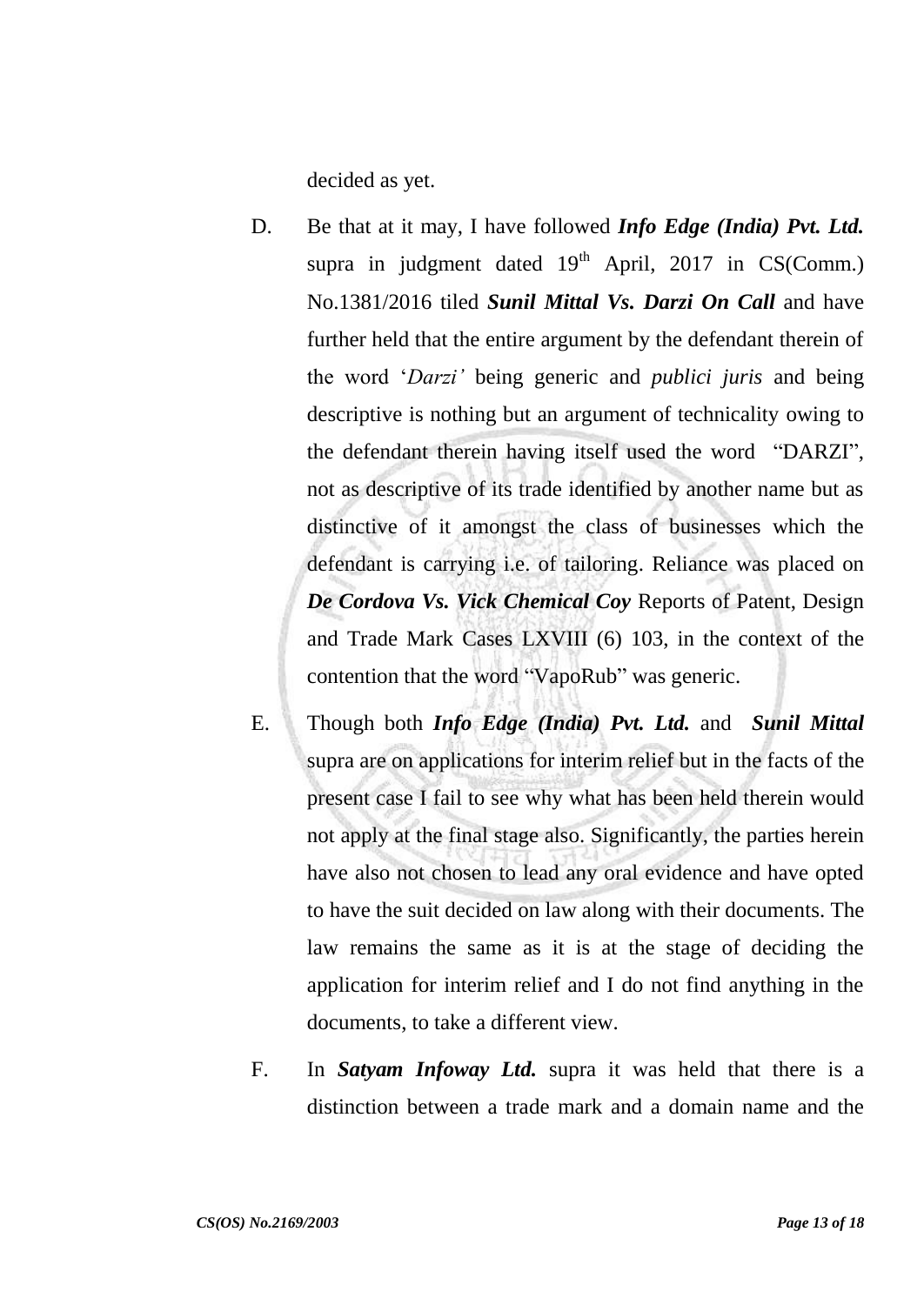two operate differently; while a trade mark may have multiple registrations in many countries throughout the world but on the other hand since internet allows for access without any geographical limitation, a domain name is potentially accessible irrespective of the geographical locations of the consumers; the outcome of this potential for universal connectivity is not only that a domain name would require worldwide exclusivity but also national laws might be inadequate to effectively protect a domain name; the lacuna necessitated international regulation of the Domain Name System effected through World Intellectual Property Organisation (WIPO) to which India is a party and set up for the purposes of promoting the protection, dissemination and use of intellectual property throughout the world and Internet Corporation for Assigned Names and Numbers (ICANN). Reference was further made to the Uniform Domain Name Disputes Resolution Policy (UDNDR Policy) dated  $24<sup>th</sup>$  October 1999 by ICANN and providing for registration on a first come first basis. Reference was yet further made to Rule 2 of the said Policy requiring an applicant to, prior to registration of a domain name, determine whether the domain name for which registration is sought "infringes or violates someone else's rights".

G. The difference between "NAUKRI" and "NAUKRIE.COM" is only of the alphabet "E". Addition of the said alphabet neither changes the pronunciation nor the meaning. Moreover, the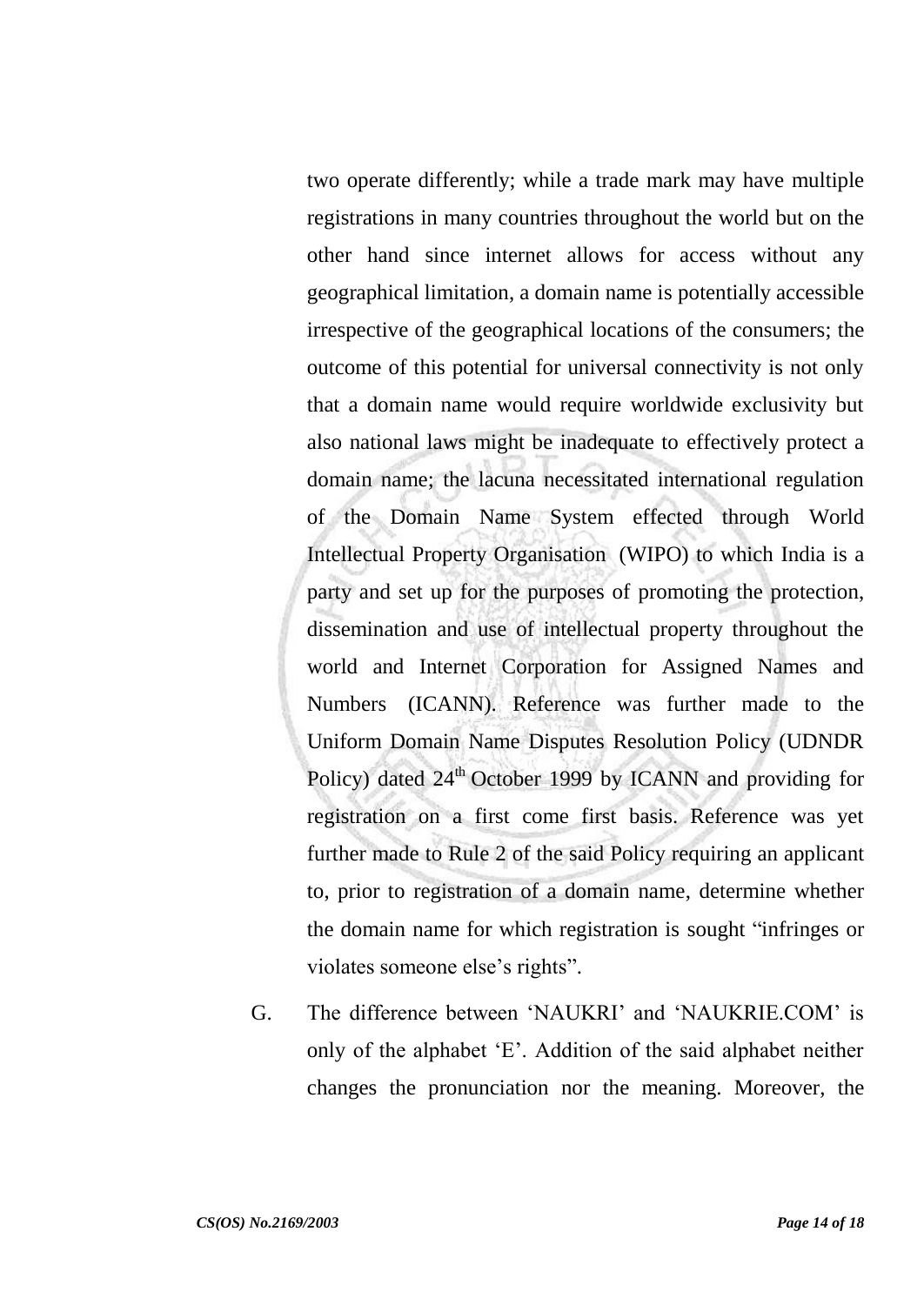word "NAUKRI" being a word of hindi language written in english script does not find mention in the English dictionary and has no prescribed spelling thereof. For all the said reasons, the addition of the alphabet "E" is likely to escape attention.

- H. The use of the words "NAUKRI" and "NAUKRIE" cannot also be lost sight of. These are trade marks / domain names of websites accessed through computers and which today have applications like autocorrect or auto spell and predictive text which correct spellings as per past usage and which suggest the word on first few alphabet thereof being typed / punched on the keypad, making human mind addictive thereto. If the defendant is permitted to use the trade mark / domain name of "NAUKRIE.COM" inspite of the plaintiffs" being the prior user of "NAUKRI.COM", it would amount to leaving the parties to fight out in the virtual world as to whose domain name appears first on the screen. This is not a case of mere possibility of the defendant being confused for the plaintiff but of certainty thereof.
- I. In the context of the plea of the defendant of the word "NAUKRIE" being generic and descriptive, reference with benefit can also be made to *Reddaway Vs. Banham* (1896) 13 RPC 218 relied upon by this Court in *Globe Super Parts Vs. Blue Super Flame Industries* AIR 1986 Del 245 and in *The Royal Bank of Scotland Group PLC Vs. Sharekhan Limited* (2015) 216 DLT 197. The claim there in was to injunct the use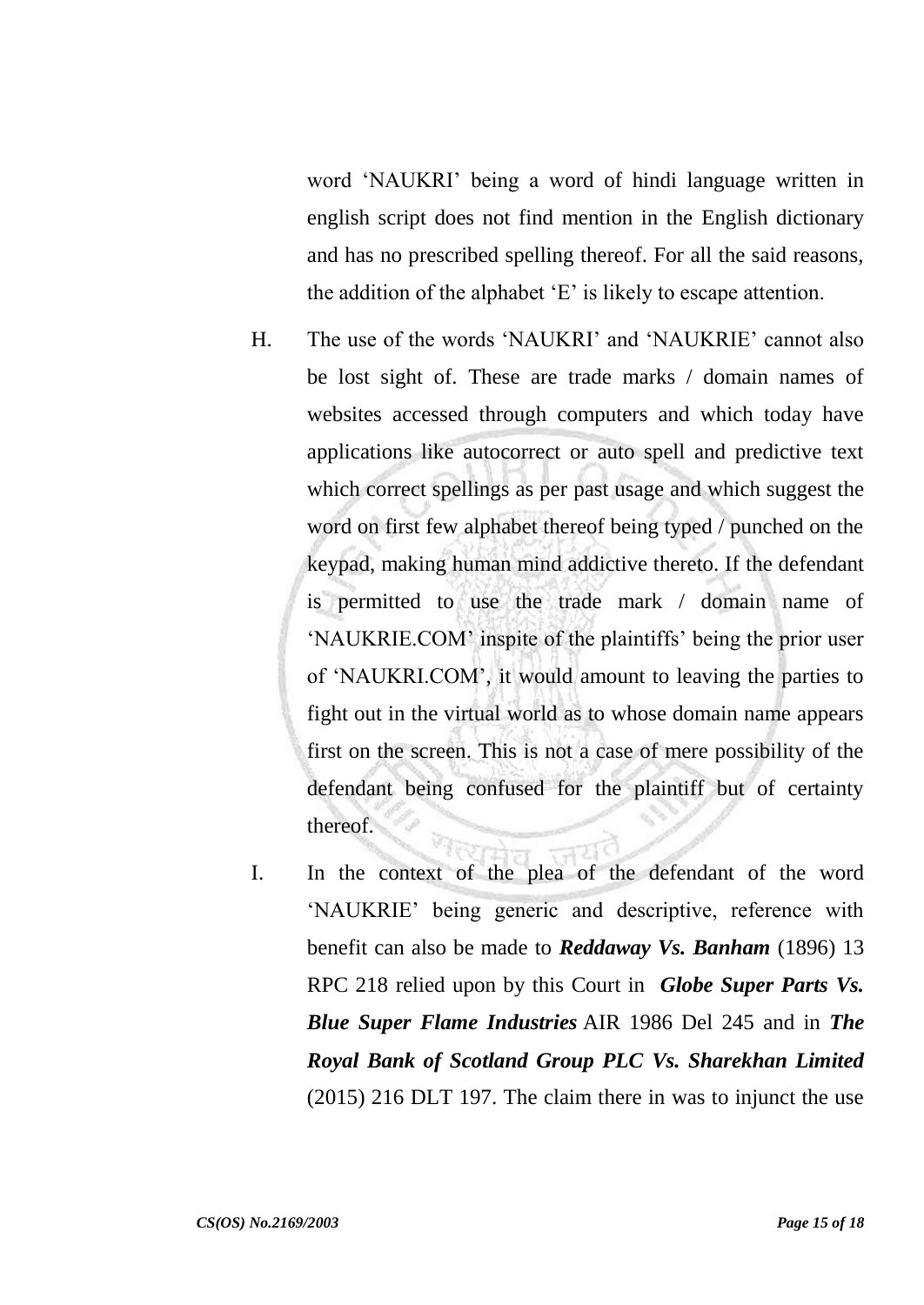of the word "CAMEL" in relation to belts manufactured out of camel hair. The defence of the defendant was of the word "CAMEL" being descriptive. The House of Lords held that common words of a language can be exclusively appropriated to a particular manufacturer if had acquired a special meaning as denoting the goods of that manufacturer. It was held that if the intent found was to deceive purchaser into believing that they are getting what they were not looking for, there is no reason why the injunction should be declined.

J. Else, I am satisfied that in the light of *Financial Times Ltd.* supra, no case for staying further proceedings in this suit under Section 124 of the Trade Marks Act is made out. IA No.850/2013 is dismissed.

31. It has next to be considered, whether the plaintiffs are entitled to any damages from the defendant no.1 and if so in what amount.

32. Having observed the defendant no.1 in the Court and having spoken to him, I get an impression that the defendant contested this suit and is continuing to contest this suit "feeling obliged to do so owing to the suit having been filed against him'. The defendant no.1 otherwise is not a businessman and after his misadventure to ride on the popularity of the plaintiffs" came to an end with the interim order in this suit, has not even opposed the application for interim relief and rather consented to the *ex parte* order being confirmed. The defendant no.1 even today, looks relieved that the suit is over.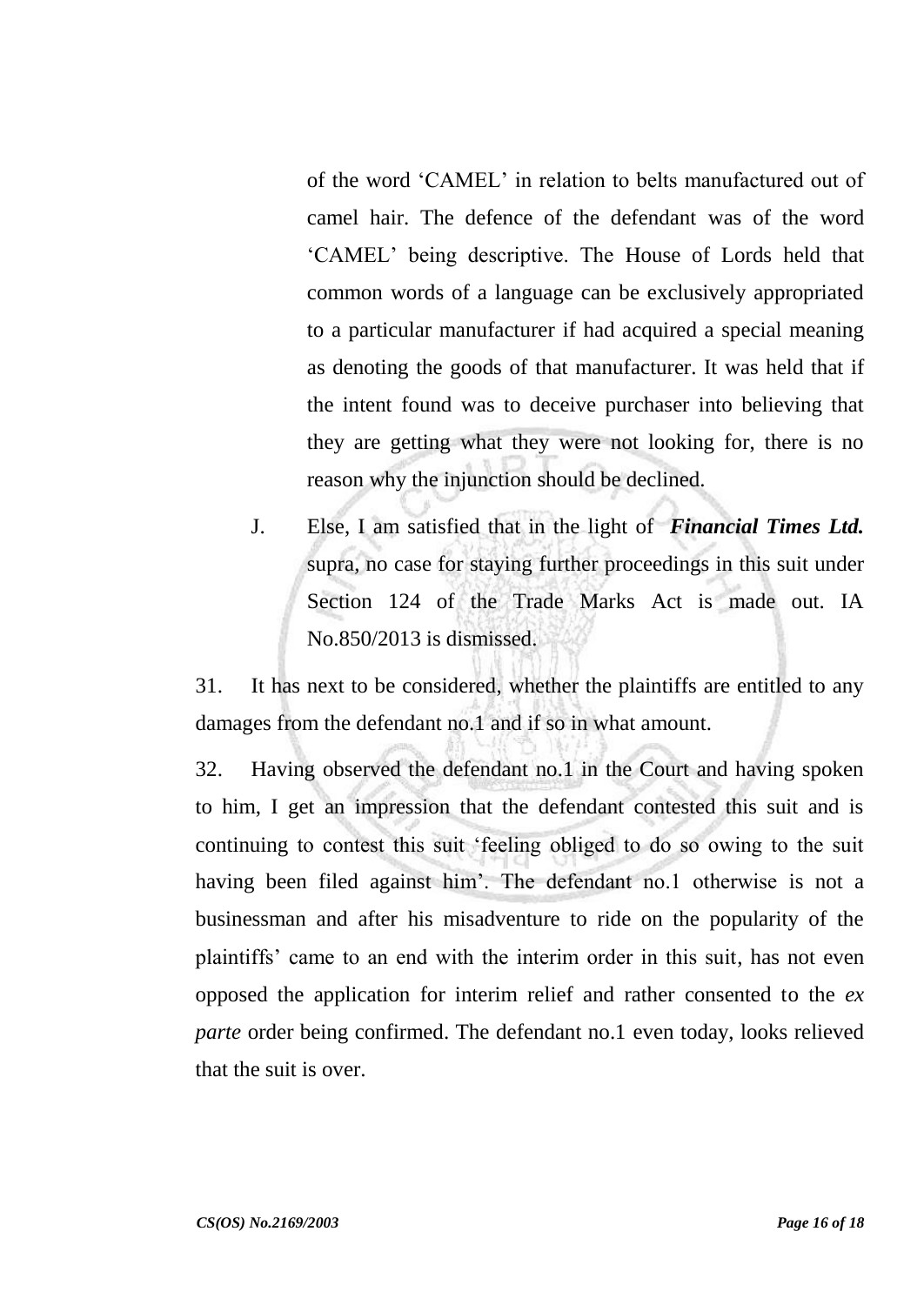33. For these reasons, I do not deem it appropriate to award any damages to the plaintiffs against the defendant no.1, making it clear that if the defendant no.1 chooses to continue his misadventure, the plaintiffs shall be entitled to press for damages.

34. To complete the requirement of law of each issue being decided,

- (a) Issue no.1 is decided in favour of the plaintiffs.
- (b) Issue no.2 is decided against the defendant no.1.
- (c) Issue no.3 is decided in favour of the plaintiffs.
- (d) Issue no.4 is decided in favour of the plaintiffs.
- (e) Issue no.5, for the reasons aforesaid is decided against the plaintiffs.
- (f) The additional issue is decided in favour of the plaintiffs.

35. Resultantly, a decree is passed in favour of the plaintiffs and against the defendant no.1, of permanent injunction in terms of prayer paragraph 30 (a),(b) & (bb) of the amended plaint dated  $5<sup>th</sup>$  April, 2016.

36. A decree is also passed in favour of the plaintiffs and against defendant no.2 M/s. Network Solutions L.L.C. directing the defendant no.2 to, on receipt of copy of this judgment and at the cost and expense of the plaintiffs, transfer the domain name "NAUKRIE.COM" in favour of the plaintiffs.

37. For the reasons for which damages have not been awarded, I refrain from imposing any costs of the suit on the defendant no.1 but with the same